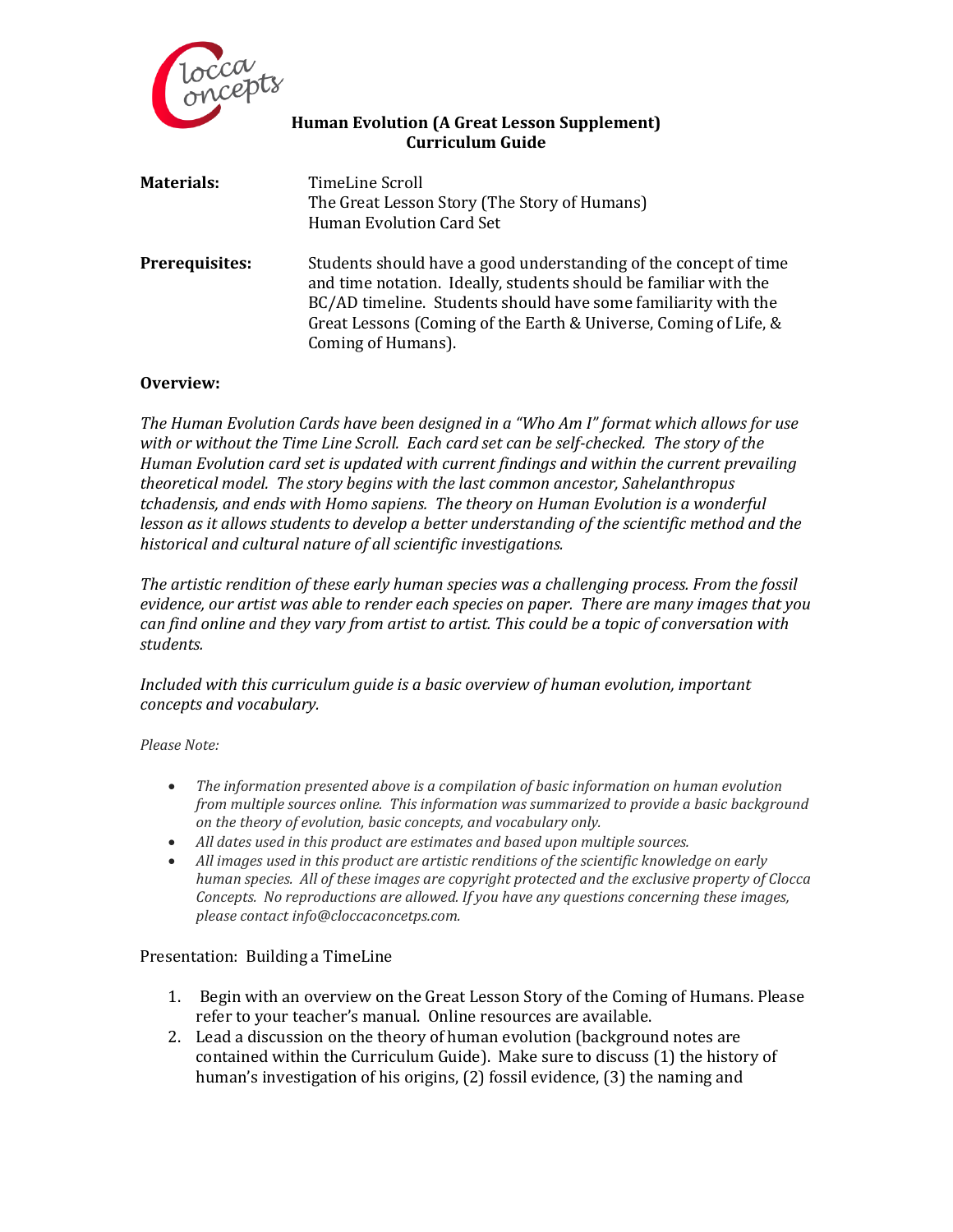classification of early human species, and (4) important developments in the brain, pelvis, hands, and feet, (5) tool development.

3. Scale the timeline for use with the Human Evolution card set. We recommend the following scale: (a Black Line Master is available to use for scale cards)

5 tick marks = 100,000 years

- 4. After the TimeLine Scroll has been scaled, read the story (back of card or you can use your own story) and have students match the card with the correct description card and date card. Place the card down on the approximate tick mark on the TimeLine.
- 5. After completing, gather cards, roll up the scroll and return to the shelf.

Supplemental Activities:

- 1. Have students match up species descriptions with the correct species.
- 2. Have students complete the Human Evolution Species Research Report and provide a more detailed description on one or more early human species.
- 3. Have students compare the cranial capacities of different species by measuring cubic centimeters in a container.
- 4. Have students investigate the differences and similarities between primates and early human species (bones, cranial capacity, culture, language, etc...)

Background & Notes:

## *What is human evolution?*

**Human evolution** is a scientific theory of the origins of the human species, *Homo sapiens. Homo sapiens* share clear anatomical, genetic, and historic relationships to othe[r primates.](http://encyclopedia2.thefreedictionary.com/primate) Of all primates, humans bear particularly close affinity to other members of a group known as hominoids, or [apes,](http://encyclopedia2.thefreedictionary.com/ape) which includes [orangutans,](http://encyclopedia2.thefreedictionary.com/orangutan) [gibbons,](http://encyclopedia2.thefreedictionary.com/gibbon) [gorillas,](http://encyclopedia2.thefreedictionary.com/gorilla) [chimpanzees,](http://encyclopedia2.thefreedictionary.com/chimpanzee) and humans. Humans and their immediate ancestors, known as hominids (but more recently noted as hominins), are notable among hominoids for their bipedal locomotion, slow rate of maturation, large brain size, and, at least among the more recent hominids, the development of a relatively sophisticated capacity for language, tool use, and social activity.

### *Bipedalism*

**[Bipedalism](http://en.wikipedia.org/wiki/Bipedal)** is the basic adaption of the *Hominin* line and is considered the main cause behind a suite of [skeletal changes](http://en.wikipedia.org/wiki/Human_skeletal_changes_due_to_bipedalism) shared by all bipedal hominins. The earliest bipedal [Hominin](http://en.wikipedia.org/wiki/Hominini) is considered to be either *Sahelanthropus* or *[Orrorin](http://en.wikipedia.org/wiki/Orrorin)*. There are several theories of the adaptation value of bipedalism. It is possible that bipedalism was favored because it freed up the hands for reaching and carrying food, saved energy during locomotion, enabled long distance running and hunting, or helped avoid hyperthermia by reducing the surface area exposed to direct sun.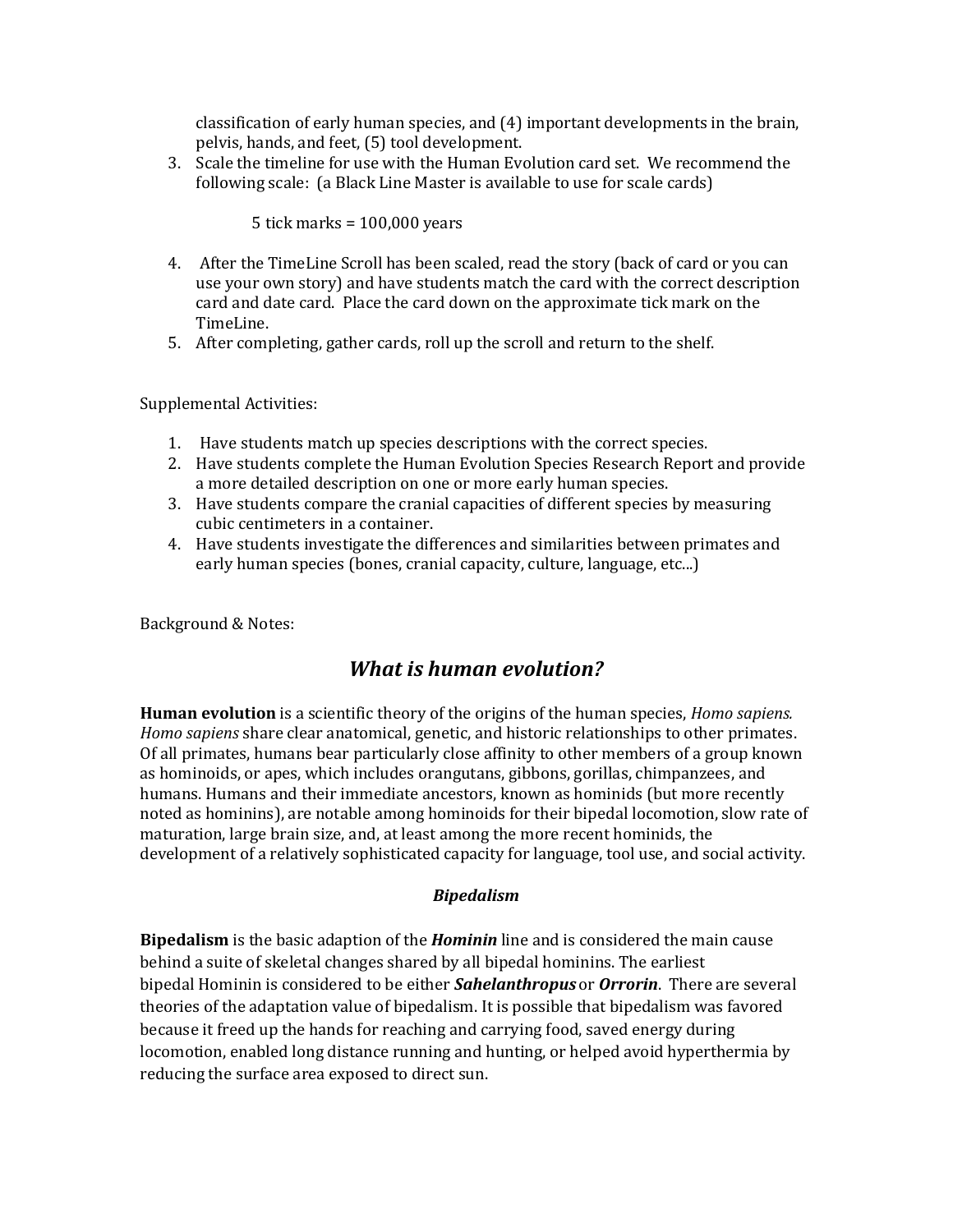Anatomically the evolution of bipedalism has been accompanied by a [large number of](http://en.wikipedia.org/wiki/Human_skeletal_changes_due_to_bipedalism)  [skeletal changes,](http://en.wikipedia.org/wiki/Human_skeletal_changes_due_to_bipedalism) not just to the legs and pelvis, but also to the [vertebral column,](http://en.wikipedia.org/wiki/Human_vertebral_column) feet and ankles, and skull. Perhaps the most significant changes are in the pelvic region, where the long downwards facing [iliac blade](http://en.wikipedia.org/wiki/Ilium) was shortened and became wide as a requirement for keeping the center of gravity stable while walking. The shortening and narrowing of the pelvis evolved as a requirement for bipedalism and had significant effects on the process of human birth which is much more difficult in modern humans than in other primates. The [femur](http://en.wikipedia.org/wiki/Femur) evolved into a slightly more angular position to move the center of gravity towards the geometric center of the body. The knee and ankle joints became increasingly robust to better support increased weight. Also in order to support the increased weight on each vertebra in the upright position the human vertebral column became S-shaped and the [lumbar vertebrae](http://en.wikipedia.org/wiki/Lumbar_vertebrae) became shorter and wider. In the feet the big toe moved into alignment with the other toes to help in forward locomotion. The arms and forearms shortened relative to the legs making it easier to run. The foramen magnum migrated under and more anterior to the skull.

#### *Encephalization*

The human species developed a much larger brain than that of other primates – typically 1,330 [cc](http://en.wikipedia.org/wiki/Cubic_centimetres) (cubic centimeters) in modern humans, over twice the size of that of a chimpanzee or gorilla. The pattern of [encephalization](http://en.wikipedia.org/wiki/Encephalization) started with *Homo habilis* which at approximately 600 cc had a brain slightly larger than chimpanzees, and continued with *Homo erectus* (800- 1100 cc), and reached a maximum in Neanderthals with an average size of (1200-1900cc), larger even than *Homo sapiens*. The increase in volume over time has affected different areas within the brain unequally - the [temporal lobes,](http://en.wikipedia.org/wiki/Temporal_lobe) which contain centers for language processing have increased disproportionately, as has the [prefrontal cortex](http://en.wikipedia.org/wiki/Prefrontal_cortex) which has been related to complex decision making and moderating social behavior. Encephalization has been tied to an increasing emphasis on meat in the diet and it has been proposed that intelligence increased as a response to an increased necessity for [solving social problems](http://en.wikipedia.org/wiki/Social_brain_hypothesis) as human society became more complex.

#### *Sexual dimorphism*

**Sexual dimorphism** is a [phenotypic](http://en.wikipedia.org/wiki/Phenotype) difference between males and females of the same [species.](http://en.wikipedia.org/wiki/Species) Examples of such differences include differences in [morphology,](http://en.wikipedia.org/wiki/Morphology_(biology)) size, [ornamentation](http://en.wikipedia.org/wiki/Biological_ornament) and [behavior.](http://en.wikipedia.org/wiki/Behaviour) The reduced degree of sexual dimorphism is primarily visible in the reduction of the male, the reduced brow ridges and the general robustness of males. \*\**Another important physiological change related to sexuality in humans was the evolution of [hidden estrus.](http://en.wikipedia.org/wiki/Hidden_estrus) Humans are the only ape in which the female is fertile year round, and in which no special signals of fertility are produced by the body.* Nonetheless humans retain a degree of sexual dimorphism in the distribution of body hair and subcutaneous fat, and in the overall size, males being around 25% larger than females.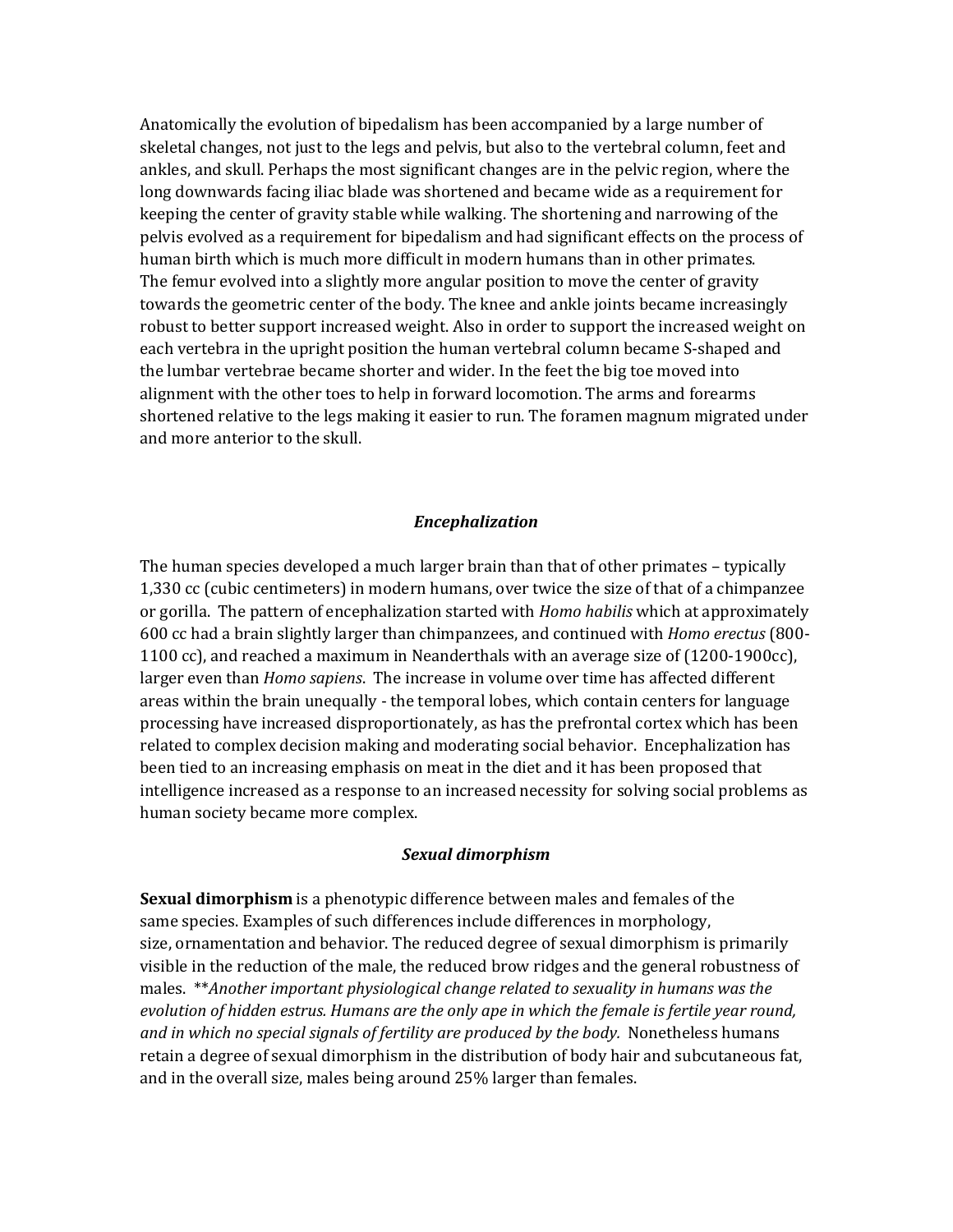#### *Other changes*

A number of other changes have also characterized the evolution of humans, among them an increased importance on vision rather than smell; loss of body hair; evolution of sweat glands; a change in the shape of the dental arcade from being u-shaped to being parabolic; development of a chin (only found in *Homo sapiens*), development of [styloid processes;](http://en.wikipedia.org/wiki/Temporal_styloid_process) development of a [descended larynx.](http://en.wikipedia.org/wiki/Larynx#Descended_larynx)

## **The Beginnings of a Theory on Human Evolution**

#### **Before Darwin**

The word *homo*, the name of the biological genus to which humans belong, is [Latin](http://en.wikipedia.org/wiki/Latin) for "human". It was chosen originally by Carl [Linnaeus](http://en.wikipedia.org/wiki/Carl_Linnaeus) in his classification system. The word "human" is derived from the Latin word, *humanus*, and the adjectival form of *homo*. Linnaeus and other scientists of his time also considered the [great apes](http://en.wikipedia.org/wiki/Great_ape) to be the closest relatives of humans due to [morphological](http://en.wikipedia.org/wiki/Morphology_(biology)) and [anatomical](http://en.wikipedia.org/wiki/Anatomy) similarities.

#### **Darwin**

The possibility of linking humans with earlier apes by descent only became clear after 1859 with the publication of [Charles Darwin'](http://en.wikipedia.org/wiki/Charles_Darwin)s *[On the Origin of Species](http://en.wikipedia.org/wiki/On_the_Origin_of_Species)*. Darwin argued for the idea of the evolution of new species from earlier ones. Darwin's book did not address the question of human evolution, saying only that "Light will be thrown on the origin of man and his history".

The first debates about the nature of human evolution arose between [Thomas](http://en.wikipedia.org/wiki/Thomas_Henry_Huxley)  [Huxley](http://en.wikipedia.org/wiki/Thomas_Henry_Huxley) and [Richard Owen.](http://en.wikipedia.org/wiki/Richard_Owen) Huxley argued for human evolution from apes by illustrating many of the similarities and differences between humans and apes, and did so particularly in his 1863 book *[Evidence as to Man's Place in Nature](http://en.wikipedia.org/wiki/Evidence_as_to_Man%27s_Place_in_Nature)*. This idea was not welcomed by most scientists and created much debate around the world.

#### **First fossils**

There was very little fossil evidence in the late 1800's to support the idea of human evolution. Despite the 1891 discovery by [Eugène Dubois](http://en.wikipedia.org/wiki/Eug%C3%A8ne_Dubois) of what is now called [Homo](http://en.wikipedia.org/wiki/Homo_erectus)  [erectus](http://en.wikipedia.org/wiki/Homo_erectus) at [Trinil,](http://en.wikipedia.org/wiki/Trinil) Java, it was only in the 1920s when such [fossils](http://en.wikipedia.org/wiki/Fossil) were discovered in Africa, that an [intermediate species](http://en.wikipedia.org/wiki/Intermediate_species) began to take shape. In 1925 [Raymond](http://en.wikipedia.org/wiki/Raymond_Dart)  [Dart](http://en.wikipedia.org/wiki/Raymond_Dart) described *[Australopithecus africanus](http://en.wikipedia.org/wiki/Australopithecus_africanus)*. The [type specimen](http://en.wikipedia.org/wiki/Type_specimen) was the [Taung Child,](http://en.wikipedia.org/wiki/Taung_Child) an Australopithecine infant which was discovered in a cave. The child's remains were a remarkably well-preserved tiny skull and an [endocranial cast](http://en.wikipedia.org/wiki/Endocast) of the brain. Although the brain was small  $(410 \text{ cm}^3)$ , its shape was rounded, unlike that of chimpanzees and gorillas, and more like a modern human brain. Also, the specimen showed short [canine teeth,](http://en.wikipedia.org/wiki/Canine_tooth) and the position of the [foramen magnum](http://en.wikipedia.org/wiki/Foramen_magnum) was evidence of [bipedal](http://en.wikipedia.org/wiki/Bipedal) locomotion. All of these traits convinced Dart that the Taung baby was a bipedal human ancestor, a transitional form between apes and humans.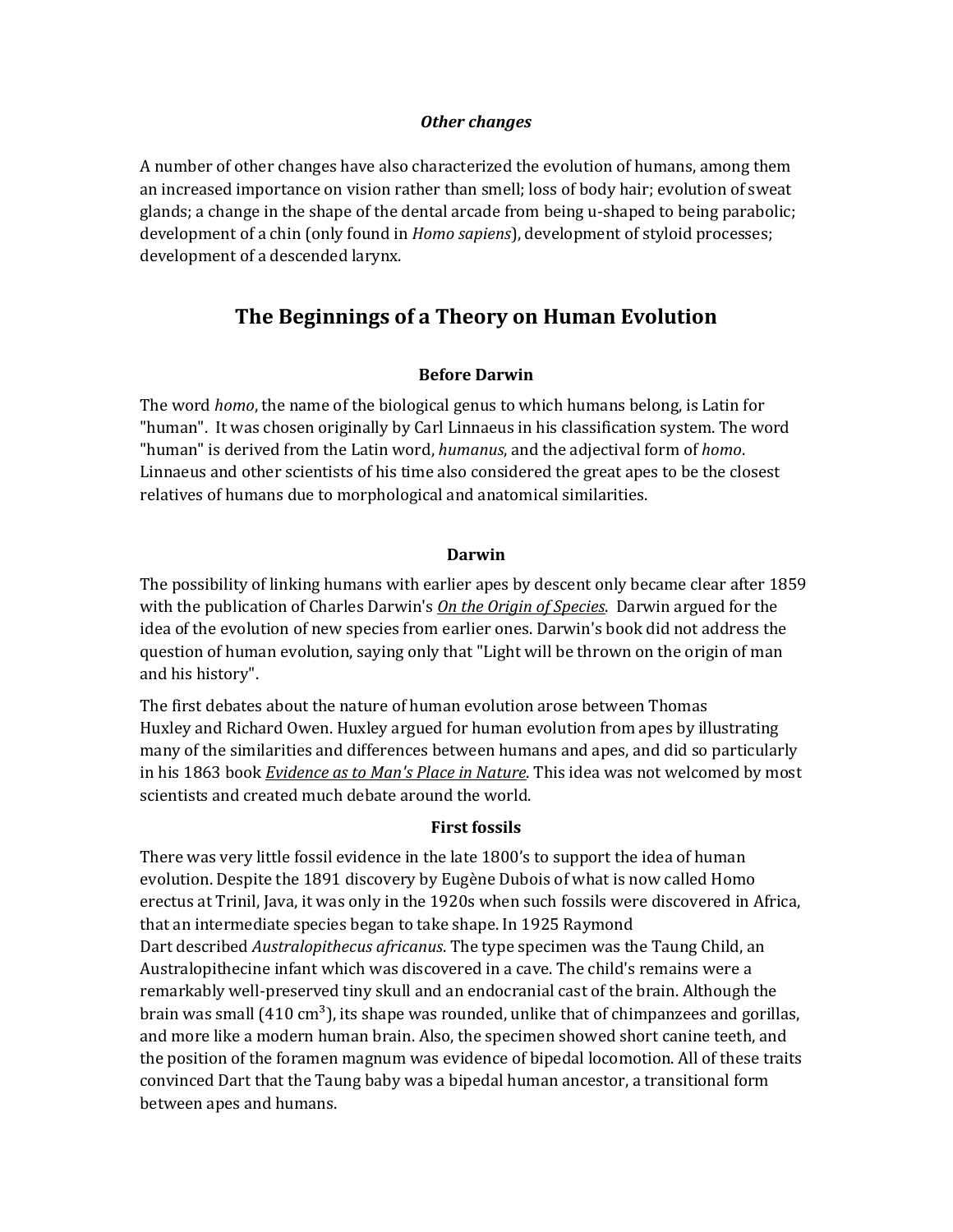### **The East African Fossils**

During the 1960s and 1970s hundreds of fossils were found, particularly in East Africa in the regions of the [Olduvai Gorge](http://en.wikipedia.org/wiki/Olduvai_gorge) and [Lake Turkana.](http://en.wikipedia.org/wiki/Lake_Turkana) The driving force of the east African research was the Leakey family, with [Louis Leakey](http://en.wikipedia.org/wiki/Louis_Leakey) and his wife [Mary Leakey,](http://en.wikipedia.org/wiki/Mary_Leakey) and later their son [Richard](http://en.wikipedia.org/wiki/Richard_Leakey) and daughter in-law [Meave](http://en.wikipedia.org/wiki/Meave_Leakey) being among the most successful fossil hunters and paleoanthropologists. From the fossil beds of Olduvai and Lake Turkana they amassed fossils of Australopithecines, early Homo species, and even Homo erectus. These finds cemented Africa as the cradle of human kind. In the 1980s Ethiopia emerged as the new hot spot of paleoanthropology as ["Lucy",](http://en.wikipedia.org/wiki/Lucy_(Australopithecus)) the most complete fossil member of the species [Australopithecus afarensis,](http://en.wikipedia.org/wiki/Australopithecus_afarensis) was found by Don Johanson in [Hadar](http://en.wikipedia.org/wiki/Hadar) in the [Middle](http://en.wikipedia.org/wiki/Middle_Awash)  [Awash](http://en.wikipedia.org/wiki/Middle_Awash) region of northern Ethiopia. This area would be the location of many new hominin fossils particularly those uncovered by the teams of [Tim White](http://en.wikipedia.org/wiki/Tim_White) in the 1990s, such as *[Ardipithecus ramidus](http://en.wikipedia.org/wiki/Ardipithecus_ramidus)*.

### **The scramble for the earliest Human**

In the 1990s several teams of paleoanthropologists were working throughout Africa looking for evidence of the earliest divergence of the Hominin lineage from the great apes. In 1994 Meave Leakey discovered *[Australopithecus anamensis](http://en.wikipedia.org/wiki/Australopithecus_anamensis)*, but the find was overshadowed by the news of [Tim White'](http://en.wikipedia.org/wiki/Tim_White)s discovery of *[Ardipithecus ramidus](http://en.wikipedia.org/wiki/Ardipithecus_ramidus)*, which pushed back the fossil record to [4.2](http://toolserver.org/~verisimilus/Timeline/Timeline.php?Ma=4.2) million years ago. In 2000 [,Martin Pickford](http://en.wikipedia.org/wiki/Martin_Pickford) and [Brigitte Senut](http://en.wikipedia.org/w/index.php?title=Brigitte_Senut&action=edit&redlink=1) discovered a 6 million years old bipedal hominin in the [Tugen Hills](http://en.wikipedia.org/wiki/Tugen_Hills) of Kenya, which they named [Orrorin](http://en.wikipedia.org/wiki/Orrorin_tugenensis)  [tugenensis.](http://en.wikipedia.org/wiki/Orrorin_tugenensis) And in 2001 a team lead by [Michel Brunet](http://en.wikipedia.org/wiki/Michel_Brunet) discovered the skull of *[Sahelanthropus tchadensis](http://en.wikipedia.org/wiki/Sahelanthropus_tchadensis)* which was dated as [7.2](http://toolserver.org/~verisimilus/Timeline/Timeline.php?Ma=7.2) million years ago, and which Brunet argued was a bipedal, and therefore a hominin.

# **A Theory Emerges on Human Migration**

Anthropologists in the 1980s were divided regarding some details of reproductive barriers and migratory dispersals of the *Homo* genus. Subsequently, genetics has been used to investigate and resolve these issues.

The [Out-of-Africa](http://en.wikipedia.org/wiki/Recent_African_origin_of_modern_humans) model proposed that modern *H. sapiens* [originated](http://en.wikipedia.org/wiki/Speciation) in Africa recently (approx. 200,000 years ago) and their subsequent migration through Eurasia resulted in complete replacement of other *Homo* species. This model has been developed by [Chris](http://en.wikipedia.org/wiki/Chris_Stringer)  [Stringer](http://en.wikipedia.org/wiki/Chris_Stringer) and Peter Andrews.

In contrast, the [multiregional hypothesis](http://en.wikipedia.org/wiki/Multiregional_Evolution) proposed that *Homo* genus contained only a single interconnected population like it does today (not separate species), and that its evolution took place worldwide continuously over the last couple million years. This model was proposed in 1988 by [Milford H. Wolpoff.](http://en.wikipedia.org/wiki/Milford_H._Wolpoff)

There are still differing theories on whether there was a single exodus or several.

# **What does the evidence say?**

The evidence on which scientific accounts of human evolution is based comes from many fields of [natural science.](http://en.wikipedia.org/wiki/Natural_science) The main source of knowledge about the human evolutionary process has traditionally been dependent on the [fossil](http://en.wikipedia.org/wiki/Fossil) record, but since the development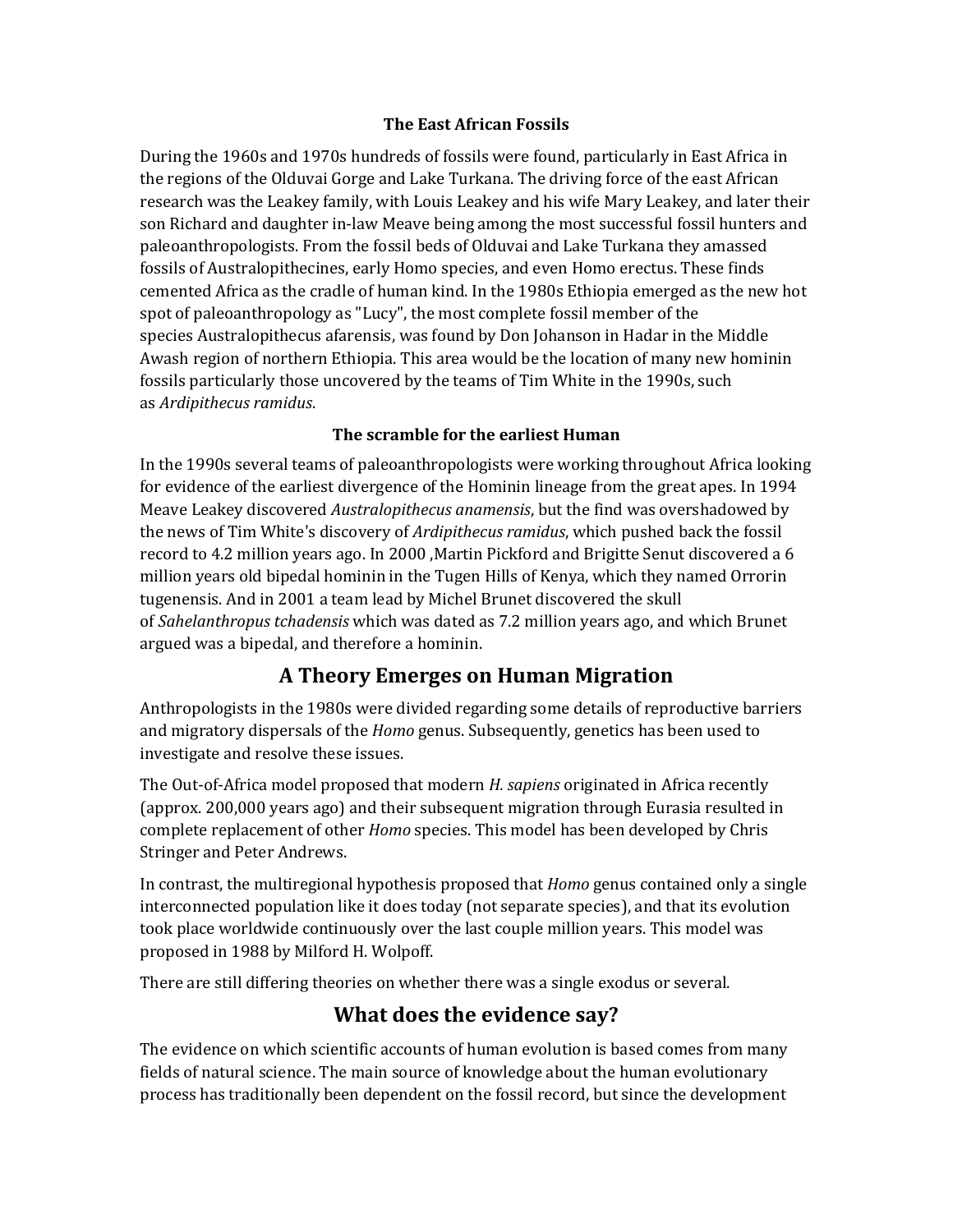of [genetics](http://en.wikipedia.org/wiki/Genetics) , DNA analyses have provided much insight. The studies of [ontogeny,](http://en.wikipedia.org/wiki/Ontogeny) [phylogeny](http://en.wikipedia.org/wiki/Phylogeny) and especially [evolutionary developmental biology](http://en.wikipedia.org/wiki/Evolutionary_developmental_biology) of both vertebrates and invertebrates offer considerable insight into the evolution of all life, including how humans evolved. The specific study of the origin and life of humans is [anthropology,](http://en.wikipedia.org/wiki/Anthropology) particularly [paleoanthropology](http://en.wikipedia.org/wiki/Paleoanthropology) which focuses on the study of human prehistory.

The earliest fossils that have been proposed as members of the hominin lineage are *[Sahelanthropus tchadensis](http://en.wikipedia.org/wiki/Sahelanthropus_tchadensis)* dating from [7](http://toolserver.org/~verisimilus/Timeline/Timeline.php?Ma=7) million years ago, and *[Orrorin tugenensis](http://en.wikipedia.org/wiki/Orrorin_tugenensis)* dating from [5.7](http://toolserver.org/~verisimilus/Timeline/Timeline.php?Ma=5.7) million years ago and *[Ardipithecus kadabba](http://en.wikipedia.org/wiki/Ardipithecus_kadabba)* dating to [5.6](http://toolserver.org/~verisimilus/Timeline/Timeline.php?Ma=5.6) million years ago. Each of these has been argued to be a [bipedal](http://en.wikipedia.org/wiki/Bipedal) ancestor of later hominins, but in each case the claims have been contested. The question of the relation between these early fossil species and the hominin lineage is still to be resolved.

From these early species, the [Australopithecines](http://en.wikipedia.org/wiki/Australopithecines) arose around [4](http://toolserver.org/~verisimilus/Timeline/Timeline.php?Ma=4) million years ago diverged into [robust](http://en.wikipedia.org/wiki/Robust_australopithecines) (also called [Paranthropus\)](http://en.wikipedia.org/wiki/Paranthropus) and [gracile](http://en.wikipedia.org/wiki/Gracile_australopithecines) branches, one of which (possibly *[A. garhi](http://en.wikipedia.org/wiki/Australopithecus_garhi)*) probably went on to become ancestors of the genus *Homo*. The australopithecine species that are best represented in the fossil record is [Australopithecus Afarensis](http://en.wikipedia.org/wiki/Australopithecus_Afarensis) with more than a hundred fossil individuals represented, found from Northern Ethiopia (such as the famous "Lucy), to Kenya, and South Africa. Fossils of robust australopithecines such as *A. robustus* and *A. boisei* are particularly abundant in South Africa at sites such as [Kromdraai](http://en.wikipedia.org/wiki/Kromdraai) and [Swartkrans,](http://en.wikipedia.org/wiki/Swartkrans) and aroun[d Lake Turkana](http://en.wikipedia.org/wiki/Lake_Turkana) in Kenya.

The earliest members of the genus *Homo* are *[Homo habilis,](http://en.wikipedia.org/wiki/Homo_habilis)* which evolved around [2.3](http://toolserver.org/~verisimilus/Timeline/Timeline.php?Ma=2.3) million years ago. *Homo habilis* is the first species for which we have positive evidence of use of [stone tools.](http://en.wikipedia.org/wiki/Stone_tools) They developed the **[Oldowan](http://en.wikipedia.org/wiki/Oldowan)** lithic technology, named after the [Olduvai Gorge](http://en.wikipedia.org/wiki/Olduvai_gorge) where the first specimens were found. Some scientists consider [Homo](http://en.wikipedia.org/wiki/Homo_rudolfensis)  [rudolfensis,](http://en.wikipedia.org/wiki/Homo_rudolfensis) a group larger bodied group of fossils with similar morphology to the original *H. habilis* fossils to be a separate species while others consider them to be part of *H. habilis* - simply representing species internal variation, or perhaps even [sexual dimorphism.](http://en.wikipedia.org/wiki/Sexual_dimorphism) The brains of these early hominins were about the same size as that of a chimpanzee, and their main adaptation was bipedalism as an adaptation to terrestrial living.

During the next million years a process of [encephalization](http://en.wikipedia.org/wiki/Encephalization) began, and with the arrival of *[Homo erectus](http://en.wikipedia.org/wiki/Homo_erectus)* in the fossil record, cranial capacity had doubled. *Homo erectus* was the first of the hominins to leave Africa, and these species spread through Africa, Asia, and Europe between [1.3](http://toolserver.org/~verisimilus/Timeline/Timeline.php?Ma=1.3%E2%80%931.8) to 1.8 million years ago. One population of *H. erectus*, also sometimes classified as a separate species [Homo ergaster,](http://en.wikipedia.org/wiki/Homo_ergaster) stayed in Africa and evolved into *Homo sapiens*. It is believed that these species were the first to use fire and complex tools. These descendants of African *H. erectus* spread through Eurasia from 500,000 years ago evolving into *[H.](http://en.wikipedia.org/wiki/Homo_antecessor)  [antecessor](http://en.wikipedia.org/wiki/Homo_antecessor)*, *[H. heidelbergensis](http://en.wikipedia.org/wiki/Homo_heidelbergensis)* and *[H. neanderthalensis](http://en.wikipedia.org/wiki/Homo_neanderthalensis)*. The earliest fossils of [anatomically](http://en.wikipedia.org/wiki/Anatomically_modern_humans)  [modern humans](http://en.wikipedia.org/wiki/Anatomically_modern_humans) are from the [Middle Paleolithic,](http://en.wikipedia.org/wiki/Middle_Paleolithic) about 200,000 years ago such as the [Omo](http://en.wikipedia.org/wiki/Omo_remains)  [remains](http://en.wikipedia.org/wiki/Omo_remains) of Ethiopia, later fossils from [Skhul](http://en.wikipedia.org/wiki/Skhul) in Israel and Southern Europe begin around 90,000 years ago.

As modern humans spread out from Africa they encountered other hominins such as *[Homo](http://en.wikipedia.org/wiki/Neanderthal)  [neanderthalensis](http://en.wikipedia.org/wiki/Neanderthal)* . The nature of interaction between early humans and these sister species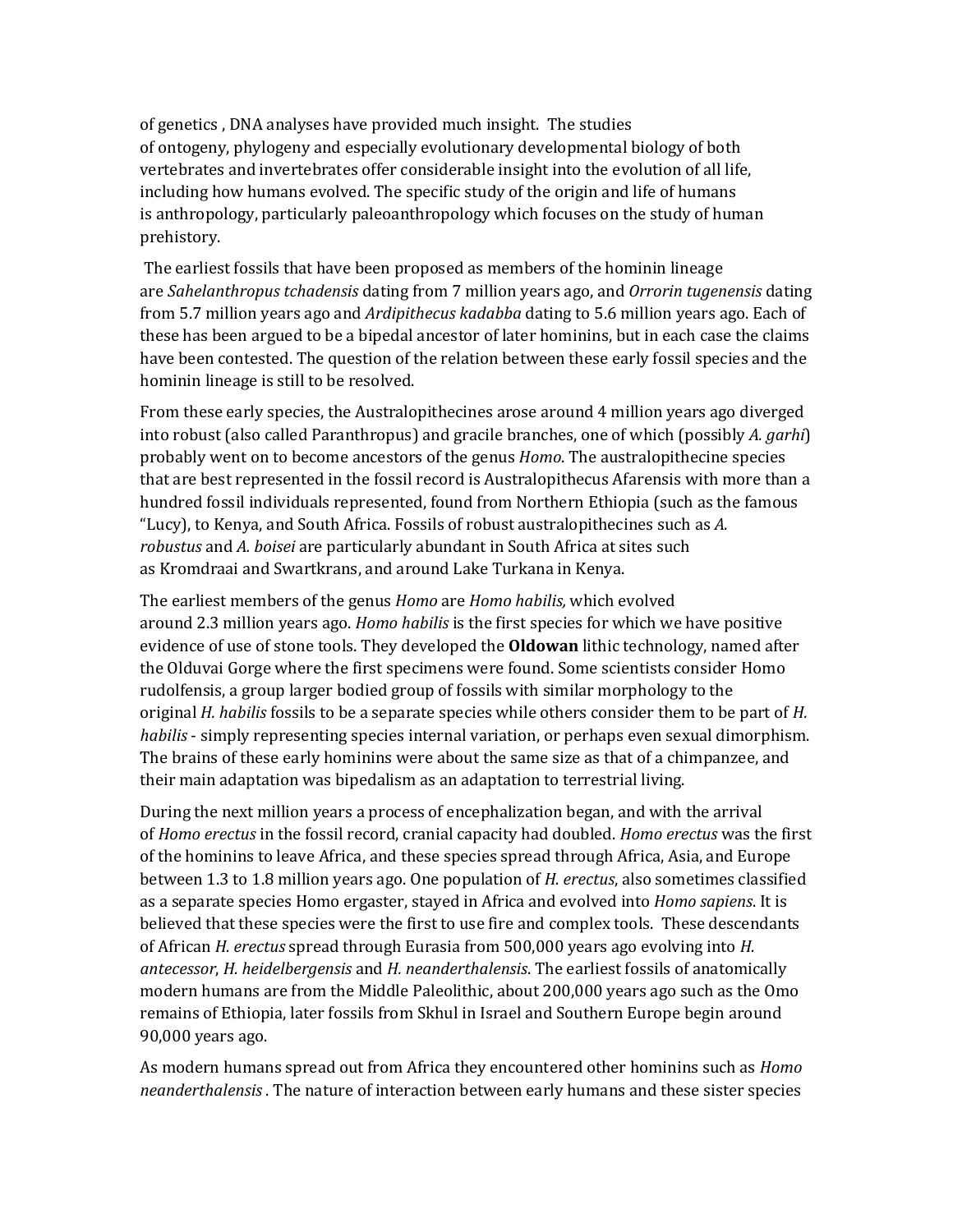has been a long standing source of controversy, the question being whether humans replaced these earlier species or whether they were in fact similar enough to interbreed.

This migration [out of Africa](http://en.wikipedia.org/wiki/Recent_African_origin_of_modern_humans) is estimated to have begun about 70,000 years ago and modern humans subsequently spread globally, replacing earlier hominins either through competition or hybridization. They inhabited [Eurasia](http://en.wikipedia.org/wiki/Eurasia) and [Oceania](http://en.wikipedia.org/wiki/Oceania) by 40,000 years ago, and the Americas by at least 14,500 years ago.

# **Bones, Stone, & Tools**

The use of tools has been interpreted as a sign of intelligence, and it has been theorized that tool use may have stimulated certain aspects of human evolution, especially the continued expansion of the human brain.

Precisely when early humans started to use tools is difficult to determine, because the more primitive these tools are (for example, sharp-edged stones) the more difficult it is to decide whether they are natural objects or human artifacts.

## **Stone Tool Industry**

## **The Oldowan Industry:**

The earliest stone tools in the life span of the genus *[Homo](http://en.wikipedia.org/wiki/Homo)* are [Mode 1](http://en.wikipedia.org/wiki/Mode_1) tools, and come from what has been termed the [Oldowan Industry,](http://en.wikipedia.org/wiki/Oldowan_Industry) named after the type of site (many sites, actually) found in [Olduvai Gorge](http://en.wikipedia.org/wiki/Olduvai_Gorge) [Tanzania](http://en.wikipedia.org/wiki/Tanzania) where they have been discovered in large quantities. Oldowan tools were characterized by their simple construction, predominantly using [core](http://en.wikipedia.org/wiki/Lithic_core) forms. These cores were river pebbles, or rocks similar to them, that had been struck by a spherical [hammer stone](http://en.wikipedia.org/wiki/Hammerstone) to cause [conchoidal fractures](http://en.wikipedia.org/wiki/Conchoidal_fracture) removing flakes from one surface, creating an edge and often a sharp tip.

The earliest known Oldowan tools yet found date from 2.6 million years ago, during the [Lower Paleolithic](http://en.wikipedia.org/wiki/Lower_Palaeolithic) period, and have been uncovered at [Gona](http://en.wikipedia.org/wiki/Gona) in [Ethiopia.](http://en.wikipedia.org/wiki/Ethiopia) After this date, the Oldowan Industry subsequently spread throughout much of Africa. *Homo habilis* was the hominin who used the tools for most of the Oldowan in Africa, but at about 1.9-1.8 million years ago [Homo erectus](http://en.wikipedia.org/wiki/Homo_erectus) inherited them. The Industry flourished in southern and eastern Africa between 2.6 and 1.7 million years ago, but was also spread into [Eurasia](http://en.wikipedia.org/wiki/Eurasia) by travelling bands of *H. erectus*, who took it as far east as [Java](http://en.wikipedia.org/wiki/Java) by 1.8 million years ago and Northern China by 1.6 million years ago

### **The Acheulean Industry:**

Eventually, more complex, Mode 2 tools began to be developed through the [Acheulean](http://en.wikipedia.org/wiki/Acheulean_Industry)  [Industry,](http://en.wikipedia.org/wiki/Acheulean_Industry) named after the site of [Saint-Acheul](http://en.wikipedia.org/wiki/Saint-Acheul_(Amiens)) in France. The Acheulean was characterized not by the core, but by the [biface,](http://en.wikipedia.org/wiki/Biface) the most notable form of which was the [hand axe.](http://en.wikipedia.org/wiki/Hand_axe) These tools first appear in the archaeological record as early as 1.7 million years ago in the [West](http://en.wikipedia.org/wiki/West_Turkana)  [Turkana](http://en.wikipedia.org/wiki/West_Turkana) area of [Kenya](http://en.wikipedia.org/wiki/Kenya) and contemporaneously in southern Africa.

In contrast to an Oldowan tool, an Acheulean tool is a planned result of a manufacturing process. The manufacturer begins with a blank, either a larger stone or a slab knocked off a